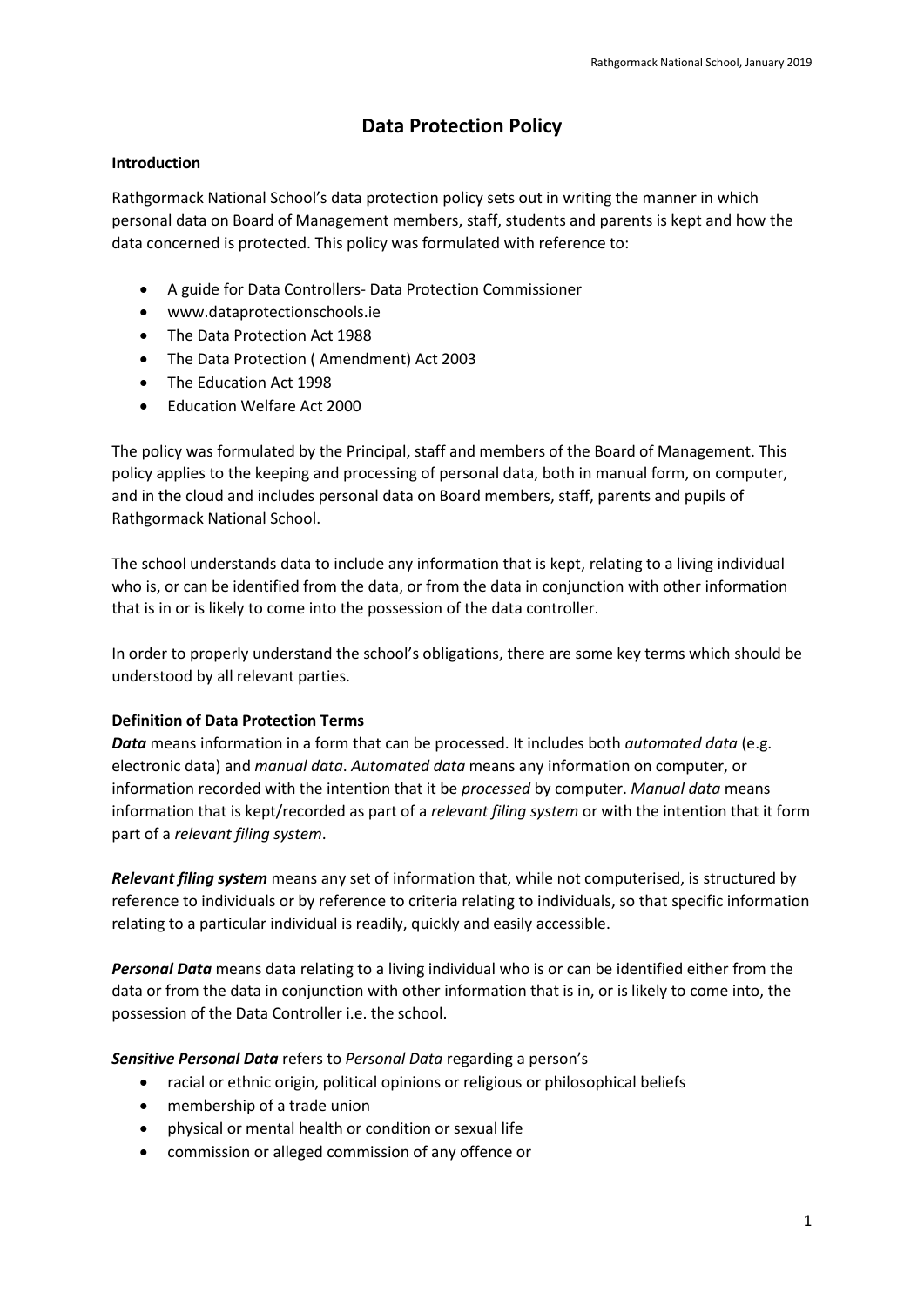any proceedings for an offence committed or alleged to have been committed by the person, the disposal of such proceedings or the sentence of any court in such proceedings, criminal convictions or the alleged commission of an offence.

*Data Controller* for the purposes of this policy is the Board of Management of Rathgormack National School, who delegates the responsibility for overseeing data protection on a day to day basis to the Principal.

### **To Whom this Policy Applies:**

This policy applies to all school staff, the Board of Management, parents/guardians, students and others insofar as the measures in this policy relate to them.

Rathgormack National School understands that:

- Schools are obliged to comply with the Data Protection Act (1988) and the Data Protection (Amendment) Act (2003).
- Parents of students, and students that have reached their 18th birthday, must be given access to records kept by the school relating to the progress of the student in his/her education. (Education Act 1988).
- The school must maintain a register of all students attending the school and must also maintain a record of attendance and non- attendance at the school on each school day. (Education Welfare Act 2000).

It is understood that the Freedom of Information Act (1997) does not currently apply to schools.

### **Aims of this Policy**

The objectives of developing this policy include the following:

1. To ensure that the school complies with the Data Protection Acts 1988 and 2003.

2. To ensure compliance by the school with the eight rules of data protection as set down by the Data Protection Commissioner based on the Acts (see below).

3. To ensure that the data protection rights of students, staff and other members of the school community are safeguarded.

4. To provide clarity to all interested parties re the data protection protocols of the school.

#### **Transfer of Personal Data**

The data controller, (normally the Principal of the school or another person designated by the Principal or Chairperson of the Board) may supply data kept by her, or information extracted from such data, to the data controller of another prescribed body, if satisfied it will be used for a relevant purpose only.

Examples of this are as follows:

- The school may supply information to secondary schools into which pupils are enrolled regarding their performance in standardised tests. The NCCA designed Education Passport is now mandatory for schools to use as they transfer from primary to secondary.
- The school may supply information to other primary schools into which pupils enrol (transfer to another primary school)
- Information required by other government bodies so that resources may be obtained for use by children with Special Educational Needs e.g. National Council for Special Education (N.C.S.E.) or National Education Psychological Service (N.E.P.S.).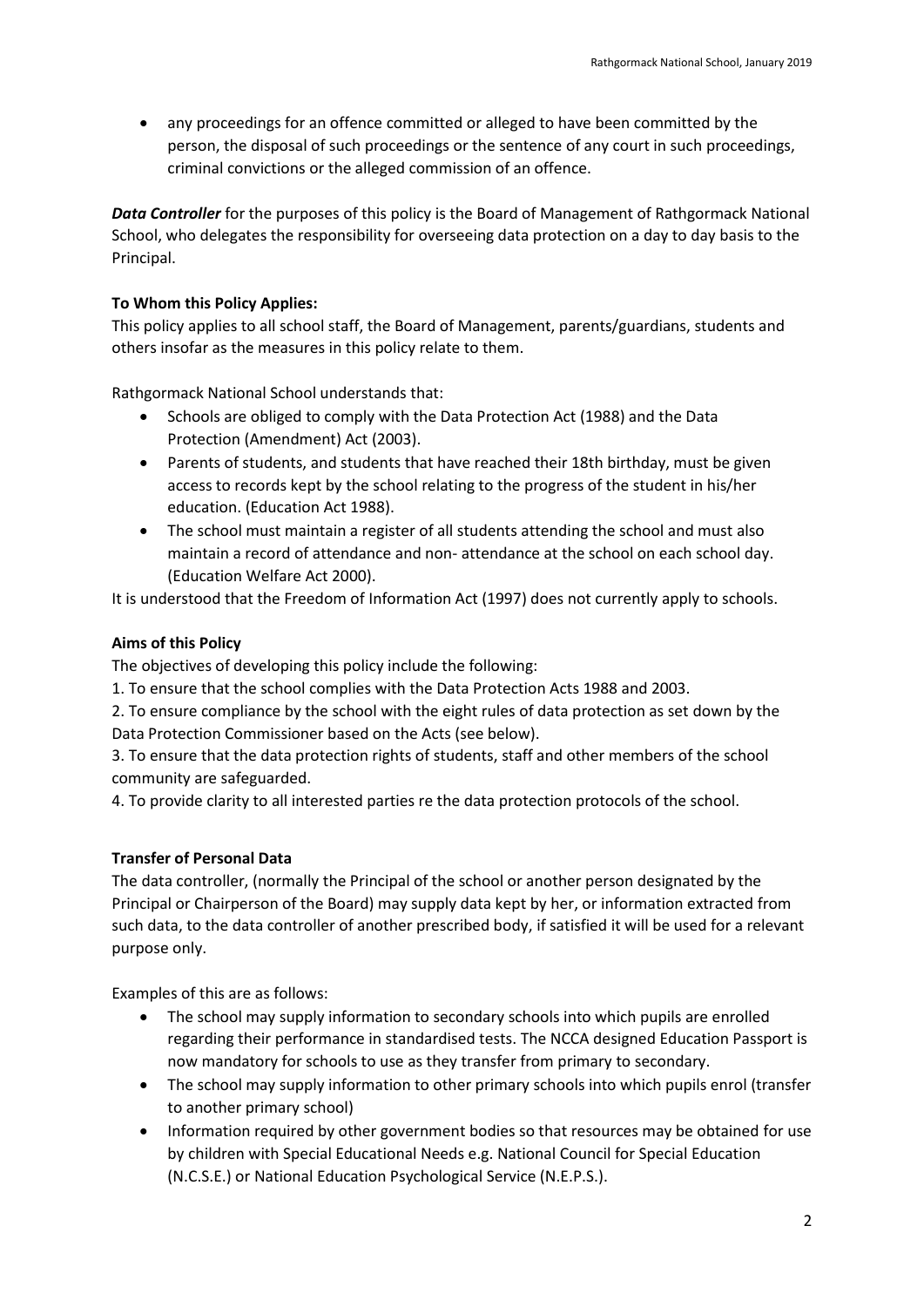- The Department of Education and Skills.
- Information regarding attendance/non Attendance of pupils may be given to TUSLA / National Education Welfare Board (NEWB).
- Text-A-Parent, the school's text service providers.
- The Health Service Executive (H.S.E).
- The Revenue Commissioners
- Child and Family Services such as CAMHS and the H.S.E.
- Medmark Occupational Healthcare (in relation to staff)
- The Gardaí.

**The policy content includes details of all personal data which will be held, the format in which it will be held and the purpose(s) for collecting the data in each case.**

**It also includes details of the arrangements in place to ensure compliance with the eight rules of data protection.**

The personal data records held by the school may include:

#### **Staff Records**

- Name, address and contact details.
- PPS number.
- Original records of application and appointment.
- Record of appointments to promoted posts.
- Details of approved absences (career breaks, parental leave, study leave etc.).
- Details of work record (qualifications, classes taught, subjects etc.).
- Details of any accidents /injuries sustained on school property or in connection with the staff member carrying out their duties.
- Records of any reports the school have made in respect of the staff member to the state department and/or other agencies under mandatory reporting legislation and or child safeguarding guidelines which are subject to the DES Child Protection Procedures.
- Details of complaints and/or grievances including consultations or competency discussions, action/improvement/evaluation plans and record of progress.
- Doctors certificates, medical appointment letters of approved absences.

**Note:** a record of grievances may be maintained in a format which is distinct from and separate to individual personnel files.

#### **Purposes**

Staff records are kept for the following purposes:

- the management and administration of school business (now and in the future).
- to facilitate the payment of staff, and calculate other benefits/ entitlements (including reckonable service for the purpose of calculation of pension payments, entitlements and/or redundancy payments where relevant).
- to facilitate pension payments in the future.
- human resources management.
- recording promotions made (documentation relating to promotions applied for) and changes in responsibilities etc.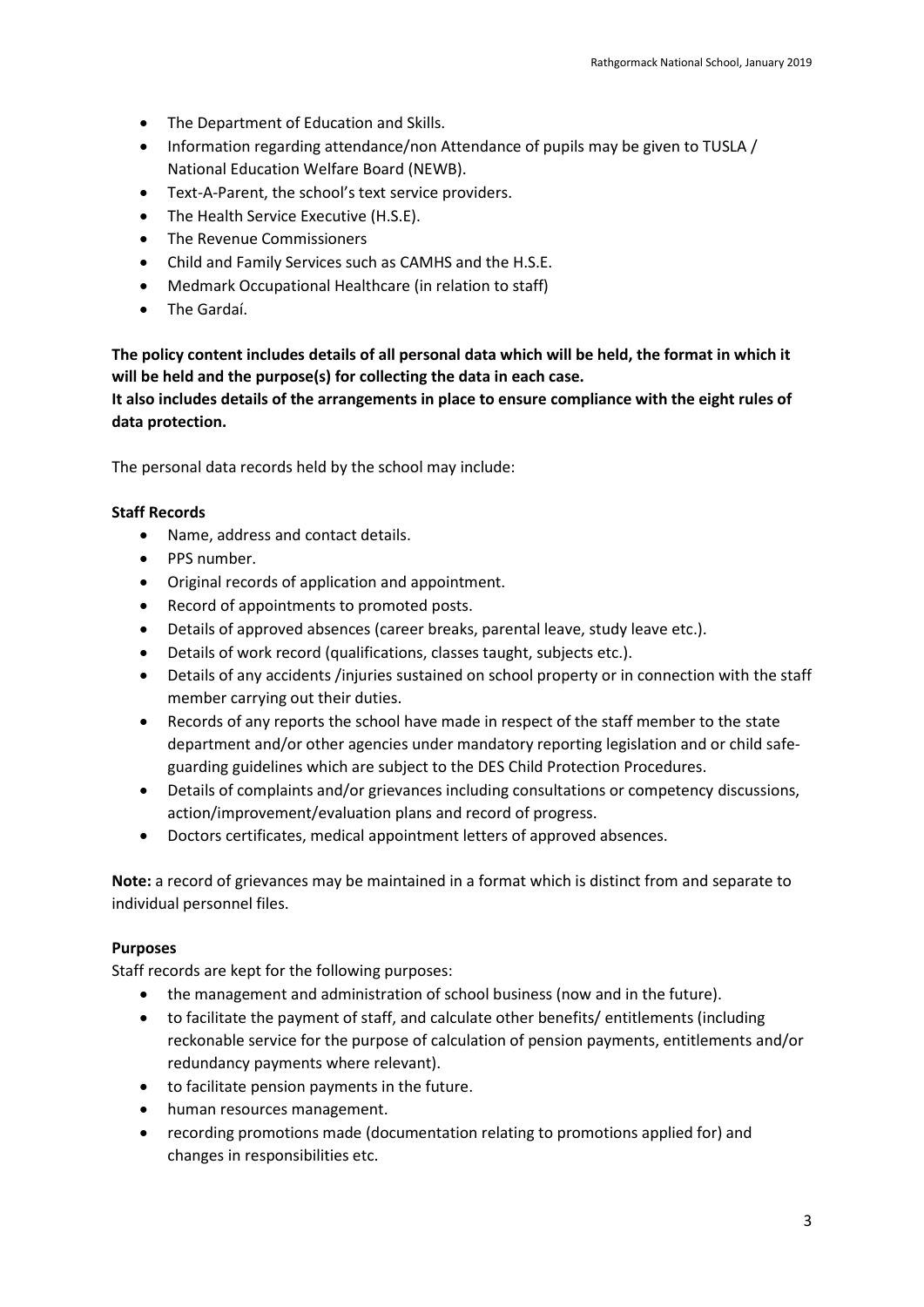- to enable the school to comply with its obligations as an employer including the preservation of a safe, efficient working and teaching environment (including complying with its responsibilities under the Safety, Health and Welfare At Work Act. 2005).
- to enable the school to comply with requirements set down by the Department of Education and Skills, the Revenue Commissioners, the National Council for Special Education, TUSLA, the HSE, and any other governmental, statutory and/or regulatory departments and/or agencies for compliance with legislation relevant to the school.

**Location & Security:** Manual records (such as a personal file maintained on each staff member) are kept in a secure, locked filing cabinet in a locked administration office only accessible to personnel who are authorised to use the data. Employees are required to maintain the confidentiality of any data to which they have access.

Some information is also stored on the office computers which are password protected and have firewall software such as Norton installed or downloaded. Such protective software is regularly updated. Information is also regularly backed up. Personal Contact details, PPS numbers, class records, duty lists and reports are stored on the office/Principal's computer. The Thesaurus payroll online system is used to facilitate the payment of ancillary staff and payments for extracurricular activities or visiting teachers.

Records of promotions, career breaks, leave taken, illness etc, is available through the Department of Education and Skills On line Claims System (OLCS/Esinet).

The school has an intruder alarm activated during out of school hours.

### **Student Records**

These may include:

- Information which may be sought and recorded at enrolment, and which may be collated and compiled during the course of the student's time in the school including: name, address and contact details, PPS number, names and addresses of parents/guardians and their contact details.
- Records of relevant special conditions (e.g. special educational needs, health issues, allergies, where medication needs to be administered / care orders/custody arrangements etc.) which may apply.
- H.S.E. Early intervention reports, psychological/ psychiatric and /or medical assessments
- Information on previous academic record.
- School relevant medical records.
- Photographs and recorded images of students.
- Attendance Records, class roll books, registers
- Academic record subjects studied, test results as recorded on official school reports.
- Records of significant achievements.
- Records of exemptions from Irish (letter of application from parents, copy of certificate granted).
- Records of disciplinary issues and/or sanctions imposed.
- Serious Injuries and accident reports.
- Records of reports the school or its employees have made in respect of a student to State departments and or other agencies under mandatory reporting legislation and/ or child safe guarding guidelines.
- Records of meetings with Parents as part of the complaints procedures.
- Permission slips e.g. school tours etc.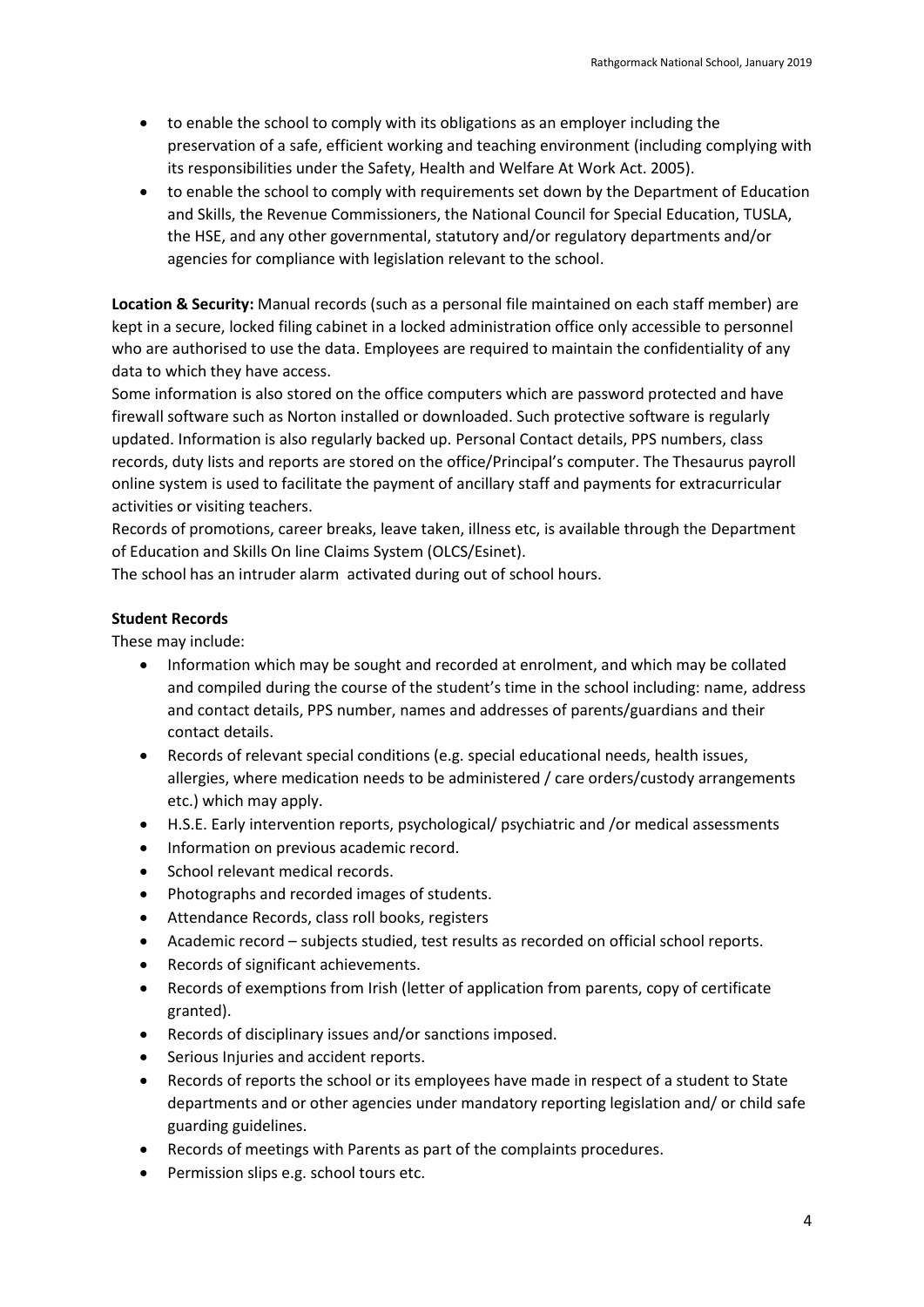The information on students is stored in two formats: both manual files containing hard copy of forms signed etc. and on computer files backed up or on the office administration computers.

The purpose for keeping student records includes the following:

- to enable each student to develop his/her full potential.
- to comply with legislative and administrative requirements.
- to ensure that eligible students can benefit from the relevant additional teaching / resource/ financial supports.
- to support the provision of support teaching.
- to support the provision of religious instruction and sacramental preparation.
- to ensure that the student fulfils the criteria for the exemption from Irish.
- to enable parent/guardians to be contacted in the case of emergency/ school closure etc.
- to ensure that the pupil meets the school's admission criteria.
- to maintain a record of the student's progress through school.
- to maintain accurate accident/incident reports.
- to communicate clearly with all educational partners.
- to support medical/special needs conditions within the school environment.
- photographs and recorded images of students are taken to celebrate school achievements, establish a school website, record school events, and to keep a record of the history of the school. Such records are taken and used in accordance with the school's photography policy ie: parents needs to give consent for photographs to be used.
- to furnish documentation/ information about the student to the Department of Education and Skills, the National Council for Special Education, TUSLA, and other Schools etc. in compliance with law and directions issued by government departments.
- to furnish, when requested by the student (or their parents/guardians in the case of a student under 18 years) documentation/information/ references to third-level educational institutions and/or prospective employers.

**Location and Security:** Records are kept in a secure, locked filing cabinet that only personnel who are authorised to use the data can access. Employees are required to maintain the confidentiality of any data to which they have access. Computer files are backed up and stored on office administration computers.

The school has an intruder alarm activated during out-of-school hours.

#### **Board of Management records maintained include:**

- Name, address and contact details of each member of the Board of Management.
- Records in relation to appointments to the board.
- Minutes of board of management meetings.
- Financial statements/ audits and certification of accounts.
- Record of how funding from the DES is managed.
- Correspondence to the board.

The purpose for keeping Board of Management records include:

- A record of board appointments.
- A record of how legislative requirements are carried out.
- A record of staff appointments.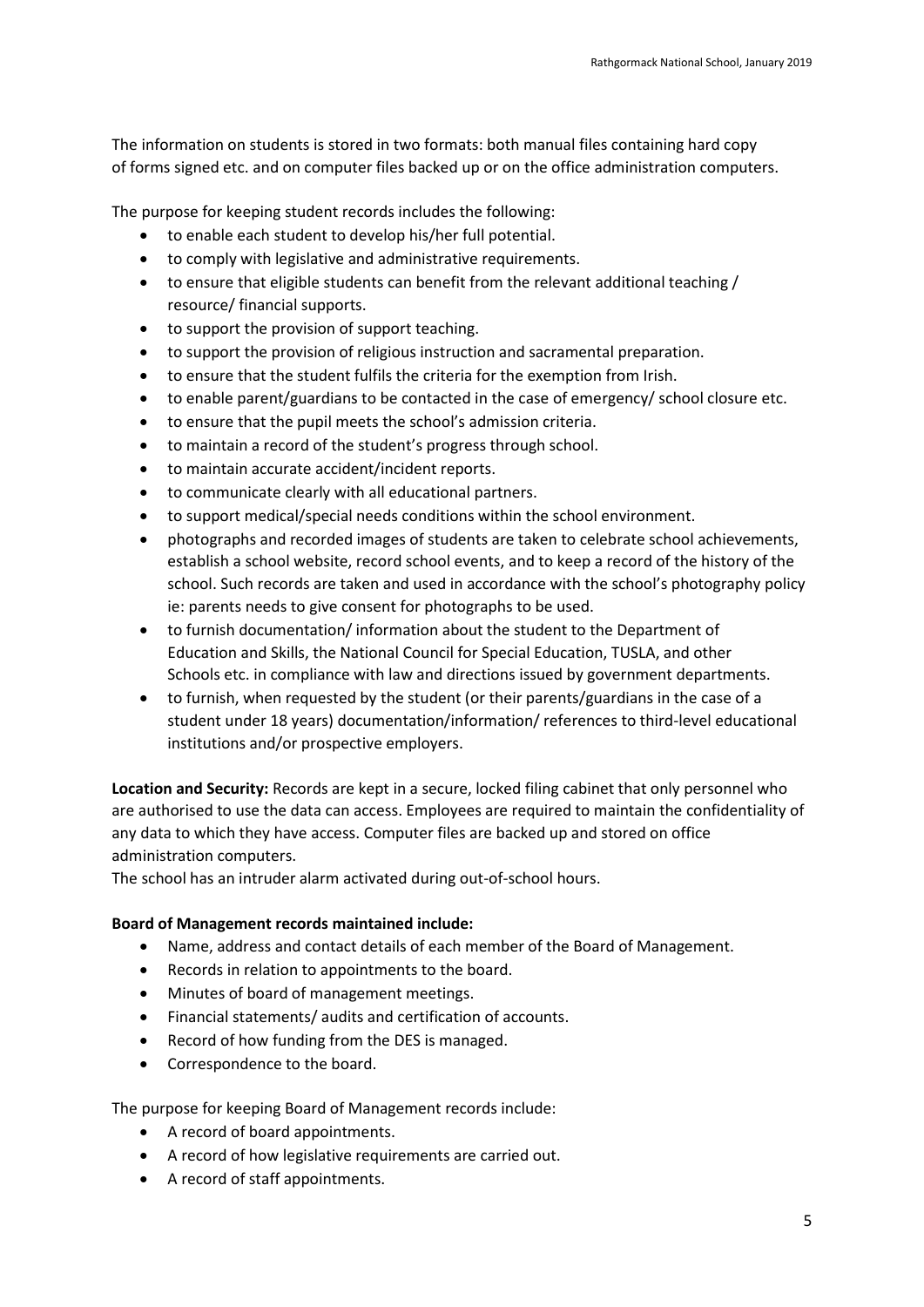- Documenting decisions made by the board.
- A record of how enrolment to the school is managed.
- A record of the financial management of the school.
- A record of the development of the school.
- A record of how health and safety issues within the school are managed.
- A record of policy development within the school.
- A record of insurance cover and related issues.
- A record of capital development and building/grounds maintenance.
- Documentation relating to grievance and disciplinary procedures.

These records are kept as manual records within the school's filing system and on the office computer.

#### **Other Information that may be retained by the school includes:**

The school will hold other records relating to individuals. The format in which these records will be kept are manual record (personal file within a relevant filing system), and/or computer record (database).

Some examples of the type of other records which the school will hold are set out below (this list is not exhaustive):

#### **Creditors**

**Categories of data**: the school may hold some or all of the following information about creditors (some of whom are self-employed individuals):

Name, address, contact details, PPS number, tax details, bank details and amount paid.

**Purpose:** This information is required for routine management and administration of the school's financial accounts and complying with audits and investigations by the Revenue Commissioners.

**Location and Security**: In a secure, locked office that only personnel who are authorised to use the data can access. Employees are required to maintain the confidentiality of any data to which they have access. We use on-line banking in the school where possible so much of this detail is stored on this system. This is regulated by AIB online banking regulations.

#### **CCTV images/recordings**

- **(a) Categories:** CCTV is installed in the schools, externally i.e. perimeter walls/fencing. These CCTV systems may record images of staff, students and members of the public who visit the premises.
- **(b) Purposes:** Safety and security of staff, students and visitors and to safeguard school property and equipment.
- **(c) Location:** Cameras are located externally. Recording equipment is located in the reception office of school.
- **(d) Security:** Access to images/recordings is restricted to the principal & deputy principal of the school. Tapes, DVDs, hard disk recordings are retained for 28 days, except if required for the investigation of an incident (eg: vandalism, break-in). Images/recordings may be viewed or made available to An Garda Síochána pursuant to section 8 Data Protection Acts 1988 and 2003.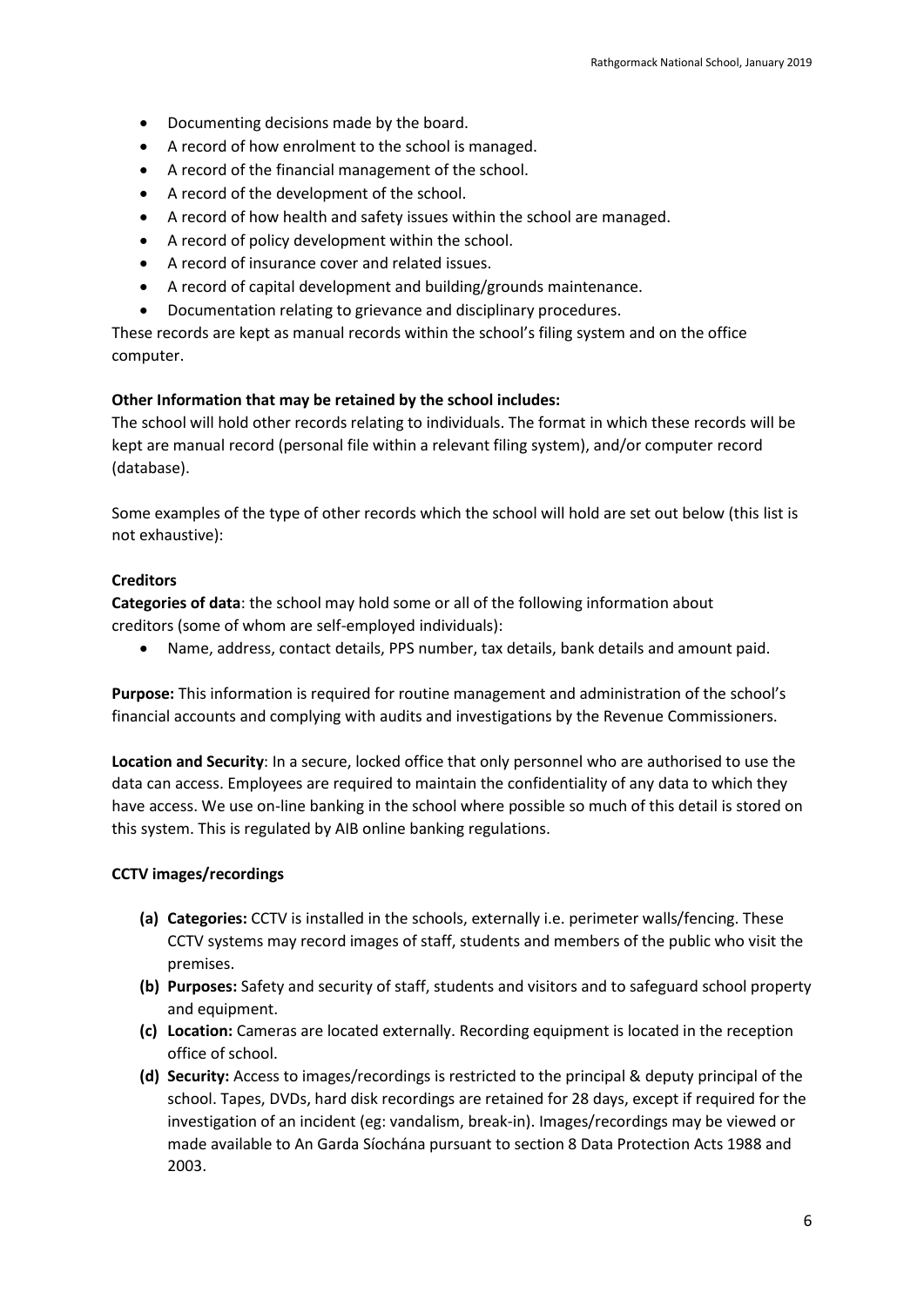#### **Local Contribution Payments/Donations**

**Categories of data:** the school may hold the following data in relation to donors who have made charitable donations to the school:

- name and address
- telephone number / email
- PPS Number
- Bank details

**Purpose:** The school may be entitled to avail of the scheme of tax relief for donations of money they receive.

**Location and Security**: In a secure, locked office that only personnel who are authorised to use the data can access. Employees are required to maintain the confidentiality of any data to which they have access. Information is also stored electronically on the school's administration computers. We use on-line banking in the school where possible so much of this detail is stored on this system. This is regulated by AIB online banking regulations.

### **Garda Vetting Information**

All adults working with children in any capacity within the school must be Garda vetted. Completed vetting forms are sent to the Education Secretariat in Bishop's House and the results of vetting process are stored manually in a locked filing cabinet in the Principal's office to which only authorised personnel may have access. Teachers are vetted through the Teaching Council and the vetting outcome is available through the Digitary Core which is password controlled by each individual teacher.

#### **Rules of Data Protection**

All personal data records held by the school are obtained, processed, used and retained in accordance with the following eight rules of data protection based on the Data Protection Acts:

- 1. Obtain and process information fairly.
- 2. Keep it only for one or more specified, explicit and lawful purposes.
- 3. Use and disclose it only in ways compatible with these purposes.
- 4. Keep it safe and secure.
- 5. Keep it accurate, complete and up-to-date.
- 6. Ensure that it is adequate, relevant and not excessive.
- 7. Retain it for no longer than is necessary for the purpose or purposes.
- 8. Give a copy of his/her personal data to that individual on request.

The minimum age at which consent can be legitimately obtained for processing and disclosure of personal data under rules 1 and 3 above is not defined in the Data Protection Acts. However, guidance material published on the Data Protection Commissioner's website states the following:

*"As a general rule in the area of education, a student aged eighteen or older may give consent themselves. A student aged from twelve up to and including seventeen should give consent themselves and, in addition, consent should also be obtained from the student's parent or guardian. In the case of students under the age of twelve consent of a parent or guardian will suffice."*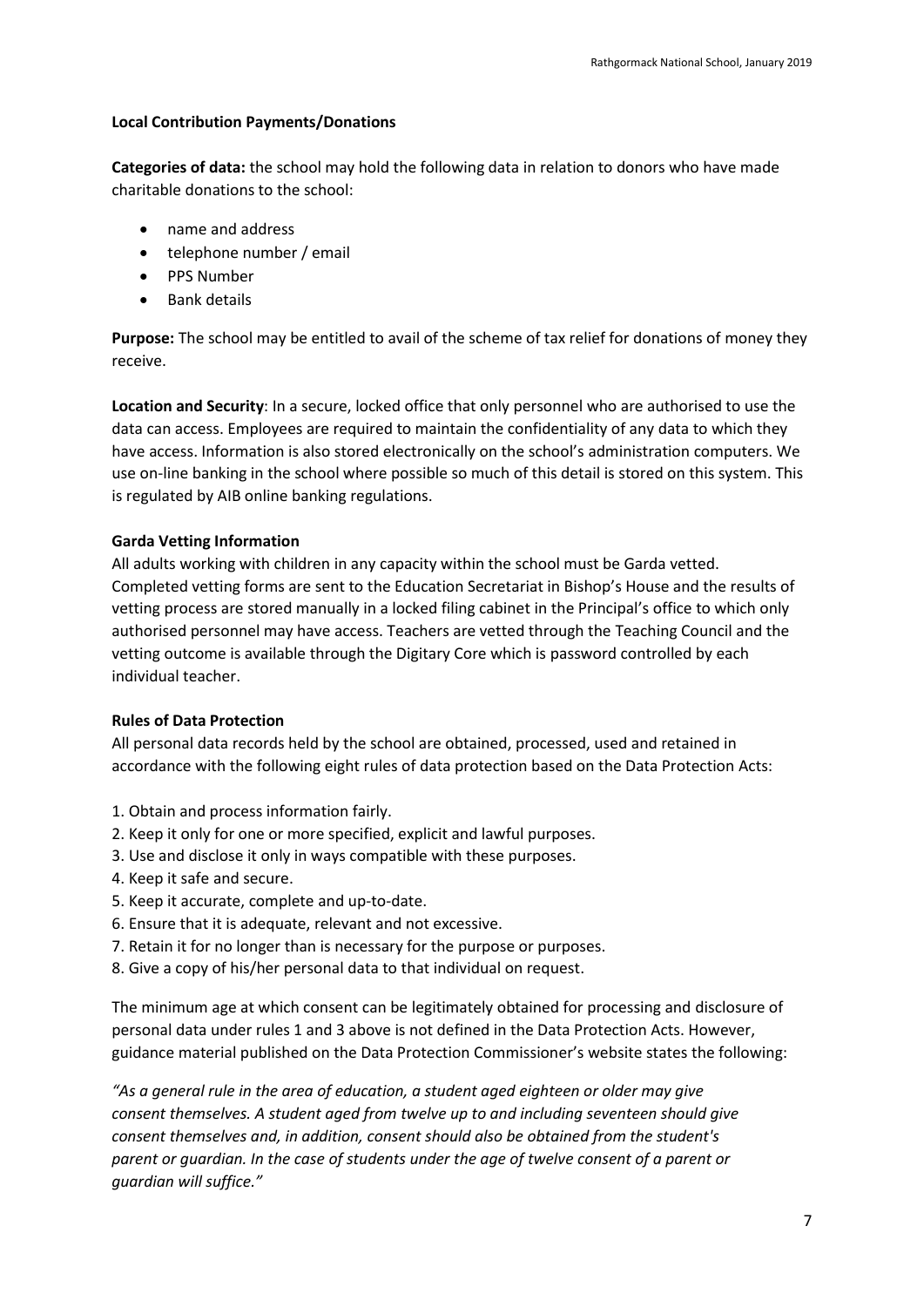# **Appendix 1 has our data protection statement which is included with relevant forms when personal information is being requested.**

**Note:** The statute of limitations in relation to personal injuries is currently two years. The limitation period for other causes of action varies, but in most cases is not greater than six years. A limitation period does not begin to run until the person concerned acquires knowledge of the facts giving rise to the claim. In the case of minors, the limitation period does not begin to run until they reach their 18th birthday or later if the date of knowledge postdates their 18th birthday. The school adheres to the retention schedule for schools which has been supplied via the Catholic Primary Schools Management Association.

# **Links to other Policies and to Curriculum Delivery**

Relevant school policies already in place or being developed or reviewed, are examined with reference to the data protection policy and any implications which it has for them shall be addressed.

The following policies may be among those considered:

- Child Protection Policy
- Anti-Bullying Policy
- Code of Behaviour
- Supervision Policy
- Enrolment Policy
- Substance Use/ Misuse Policy
- ICT Acceptable Use Policy

### **Data in this school will be processed in line with the data subjects' rights.**

Data subjects have a right to:

- 1. Request access to any data held about them by a data controller.
- 2. Prevent the processing of their data for direct-marketing purposes.
- 3. Ask to have inaccurate data amended.
- 4. Prevent processing that is likely to cause damage or distress to themselves or anyone else.

### **Dealing with Data Access Requests**

Under Section 3 of the Data Protection Acts, an individual has the right to be informed whether the school holds data/information about them and to be given a description of the data together with details of the purposes for which their data is being kept. The individual must make this request in writing and the data controller will accede to the request within 21 days.

- Individuals are entitled to a copy of their personal data on written request.
- The individual is entitled to a copy of their personal data (subject to some exemptions and prohibitions set down in Section 5 of the Data Protection Act).
- Request must be responded to within 40 days.
- Fees may apply but cannot exceed €6.35.
- Where a subsequent or similar request is made soon after a request has just been dealt with, it is at the discretion of the school as data controller to comply with the second request (no time limit but reasonable interval from the date of compliance with the last access request.) This will be determined on a case-by-case basis.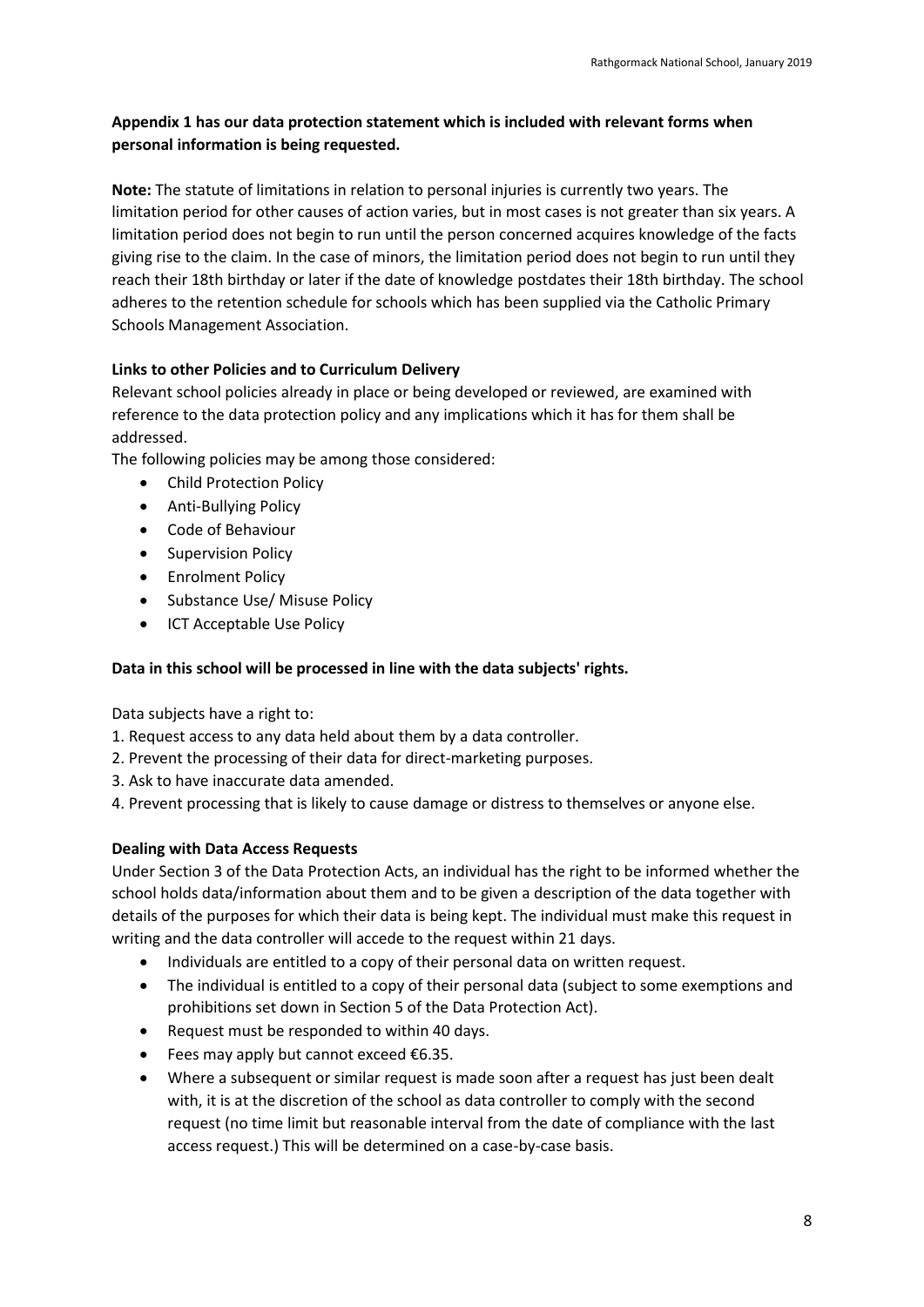No personal data can be supplied relating to another individual unless that third party has consented to the disclosure of their data to the applicant. Data will be carefully redacted to omit references to any other individual and only where it has not been possible to redact the data to ensure that the third party is not identifiable would the school refuse to furnish the data to the applicant.

#### **Providing Information over the Phone**

In our school, any employee dealing with telephone enquiries is careful about disclosing any personal information held by the school over the phone. In particular the employee will:

- Check the identity of the caller to ensure that information is only given to a person who is entitled to that information.
- Suggest that the caller put their request in writing if the employee is not sure about the identity of the caller and in circumstances where the identity of the caller cannot be verified.
- Refer the request to the Principal for assistance in difficult situations. No employee should feel forced into disclosing personal information.

#### **Implementation Roles and Responsibilities**

In our school the Board of Management is the data controller and the Principal will be assigned the role of co-ordinating implementation of this Data Protection Policy, and for ensuring that staff who handle or have access to Personal Data are familiar with their data protection responsibilities.

The following personnel have responsibility for implementing the Data Protection Policy:

#### **Name Responsibility**

Board of Management: Data Controller Principal: Implementation of Policy Teaching personnel: Awareness of responsibilities Administrative personnel: Security, confidentiality IT personnel: Security, encryption, confidentiality

### **Ratification and Communication**

This Data Protection Policy has been ratified by the Board of Management on:

Date: 24<sup>th</sup> January 2019

Signed: Mr Francis Quigley, Chairperson Ms Cathy Power, Principal

Parents/guardians and students will be informed of the Data Protection Policy at the time of enrolment of the student (by inclusion of a statement…see Appendix1). The policy will be available via the school's website.